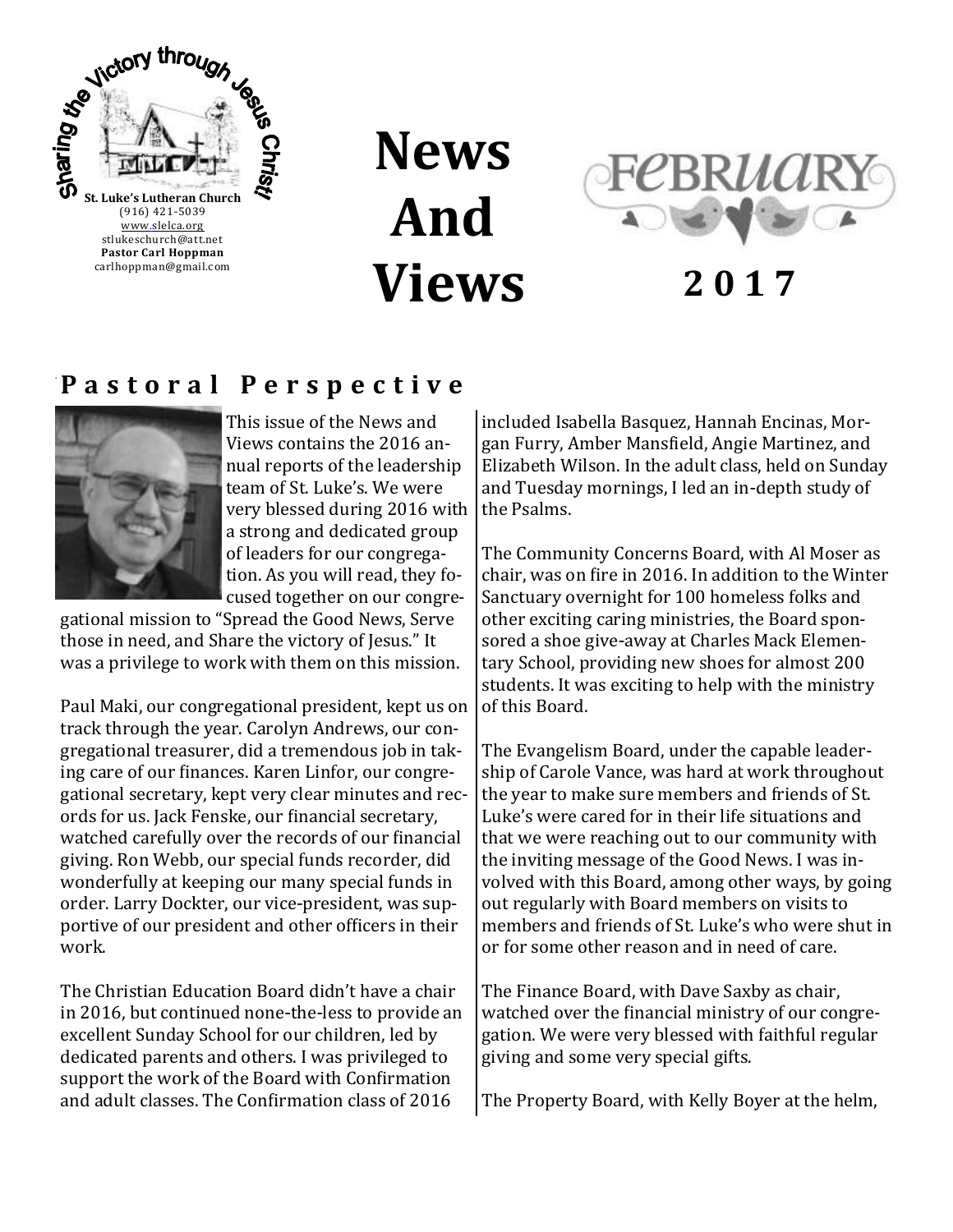worked on many projects to maintain and upgrade our marvelous facility. This group includes some of the unsung heroes for our congregation. They put in many hours of loving labor to keep our church facility inviting and up to date. A special project with which I was involved during 2016 was the remodeling of the Narthex (church entryway). It looks fantastic and is now a beautiful entry to our sanctuary.

The Worship and Music Board, under the capable leadership of Peggy Moser, kept our worship life exciting and our music ministry moving forward during 2016. I was blessed to be involved by leading worship most Sundays. We were so blessed to continue to have Brooke Barr as our Music Director and Jane Fanucci as our organist. Both these music ministers bring tremendous dedication and powerful skills to our music ministry. They are inspired and inspiring leaders.

The Youth Board, with Kirsten Ireton as chair, not only kept our youth group together doing fun projects and activities, but also cared for the youth lovingly in their life situations. Kirsten gave generously of herself to make the youth know they are important and vital in our congregation. I was happily involved in most of the activities of the youth group.

I would be remiss if I didn't mention the powerful ministry of our Women's Group (W-ELCA), under the leadership of Holly Hoppman. This group, perhaps more than any other, focused essentially on "Serving those in Need." The caring projects and ministries of the Women's Group keep our congregation reaching out in love to folks at their points of need.

I want to say a special word of thanks to Lauren Orcutt, our office secretary, for her excellent work in the church office. She has a very positive and intelligent way of handling the demanding ministry of keeping our church humming.

It continues to be a great privilege to serve as your pastor. Although I am 66 years old now, I believe the Lord has some years left for me to help lead the ministry of St. Luke's. I thank you for all your loving support, not only for me, but also for Triss and Holly. I look forward to a powerful year of ministry together in 2017.

Spreading, Serving, and Sharing with You, Pastor Carl

### **Message from the President**

St Luke's was living its mission in 2016!

**Through the Power of the Holy Spirt, we Accept God's call to spread the Good News, Serve those in need, and Share the victory of Jesus Christ throughout the world.**

As I reflect back over the last year, it has been great to see our congregation living and performing the mission of St. Luke's Lutheran Church. We started off the year with collecting over 120 lbs. of soup for our Soup–er Bowl food drive and providing meals and a warm place for members of our community to sleep as we participated in the Winter Sanctuary. Not to mention providing backpacks and shoes for school children in our local neighborhood. Events like these are how we help spread the Good News and serve those in need!

Our boards and their committees were also very busy serving the church and it's needs. The Property Board, along with Evangelism Board, worked together allowing our Church to have a beautifully remodeled Narthex. This was a much-needed project now allowing a very warm and welcoming entrance in to our church. This remodel was made possible by memorials that helped fund this project and also provided the beautiful stained glass windows that were incorporated as part of the remodel. The church was also blessed to have a donation from the Connell family that provided funding for a new fence and gate on the west side of the Church.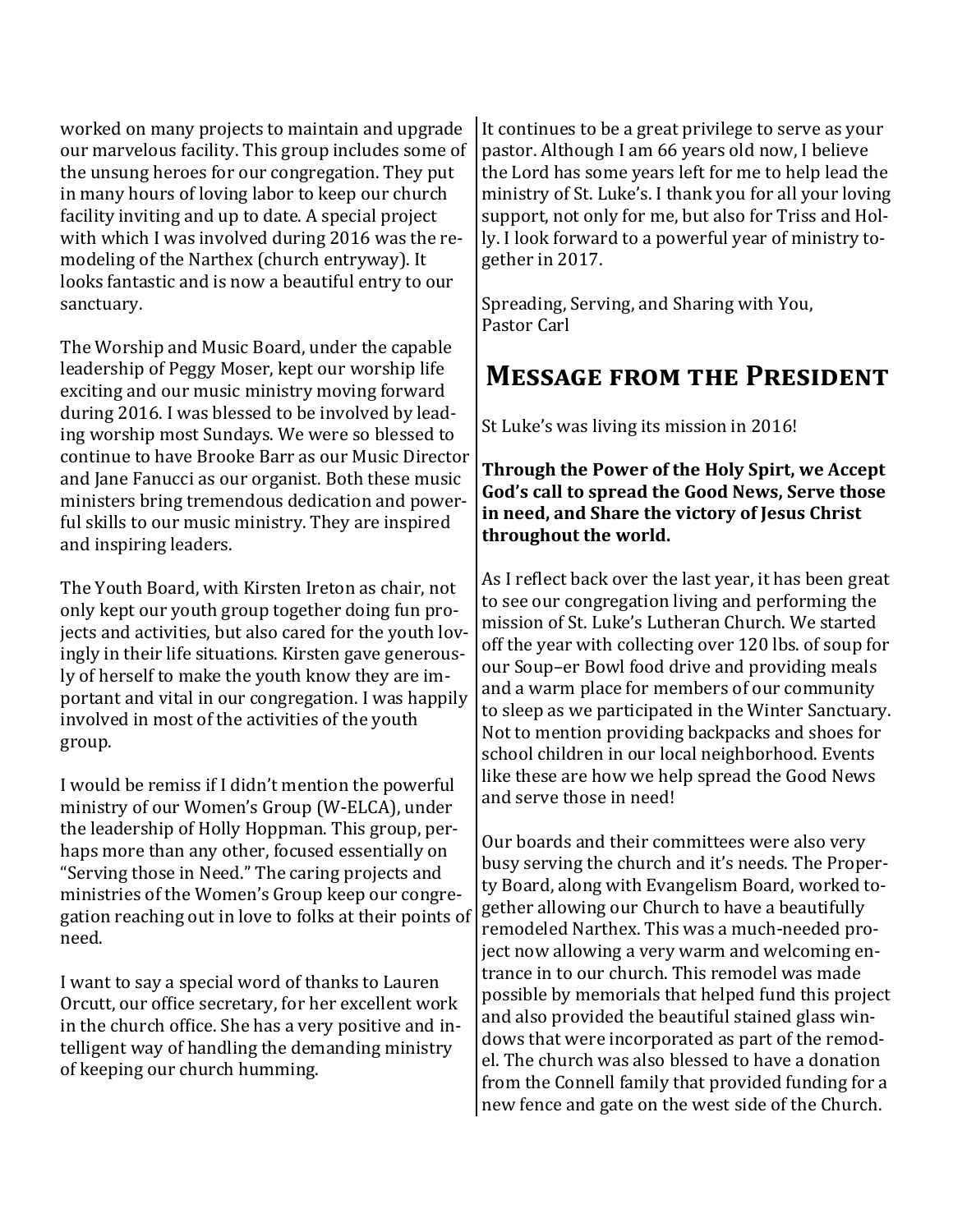Because of this gracious gift our church and its property are now more protected and secure.

As I look ahead to the new year, I am looking forward to working with the congregation and council to address the needs of the Church, especially working with the Evangelism Board on how we can better reach out to the local community to grow our current ministry. Pastor Carl and I will be meeting to begin to formulate what the next steps will be in this process. Meanwhile, I would welcome hearing your ideas on how we can keep our ministry welcoming and meaningful for our community and congregation.

Remember, you are loved.

Paul Maki



Faith Thomas, Community Concerns Samantha Basquez and Laura Tice, SLY Lauren Orcutt, Christian Education

The following people will continue in their current roles:

Paul Maki, President Holly Hoppman, W-ELCA David Saxby, Finance Karen Linfor, Council Secretary Carolyn Andrews, Treasurer Larry Dockter, Vice President Carole Vance, Evangelism Peggy Moser, Worship & Music Kelly Boyer, Property

Many thanks to all of you for serving our congregation in such crucial ways.



# **Crab Feed**

Thank you to everyone who supported the 2016 Crab Feed. We were able to raise just over \$8400 to support ministries here at St. Luke's.

We hope you join us for the 16th Annual Crab Feed on Saturday, March 4th, 2017. It's a pirate theme this year! If you need tickets or you are interested in being involved in any way, please contact Holly Hoppman, Committee Chair. http://slelca.org/events/event/st-lukes-crab-feed/

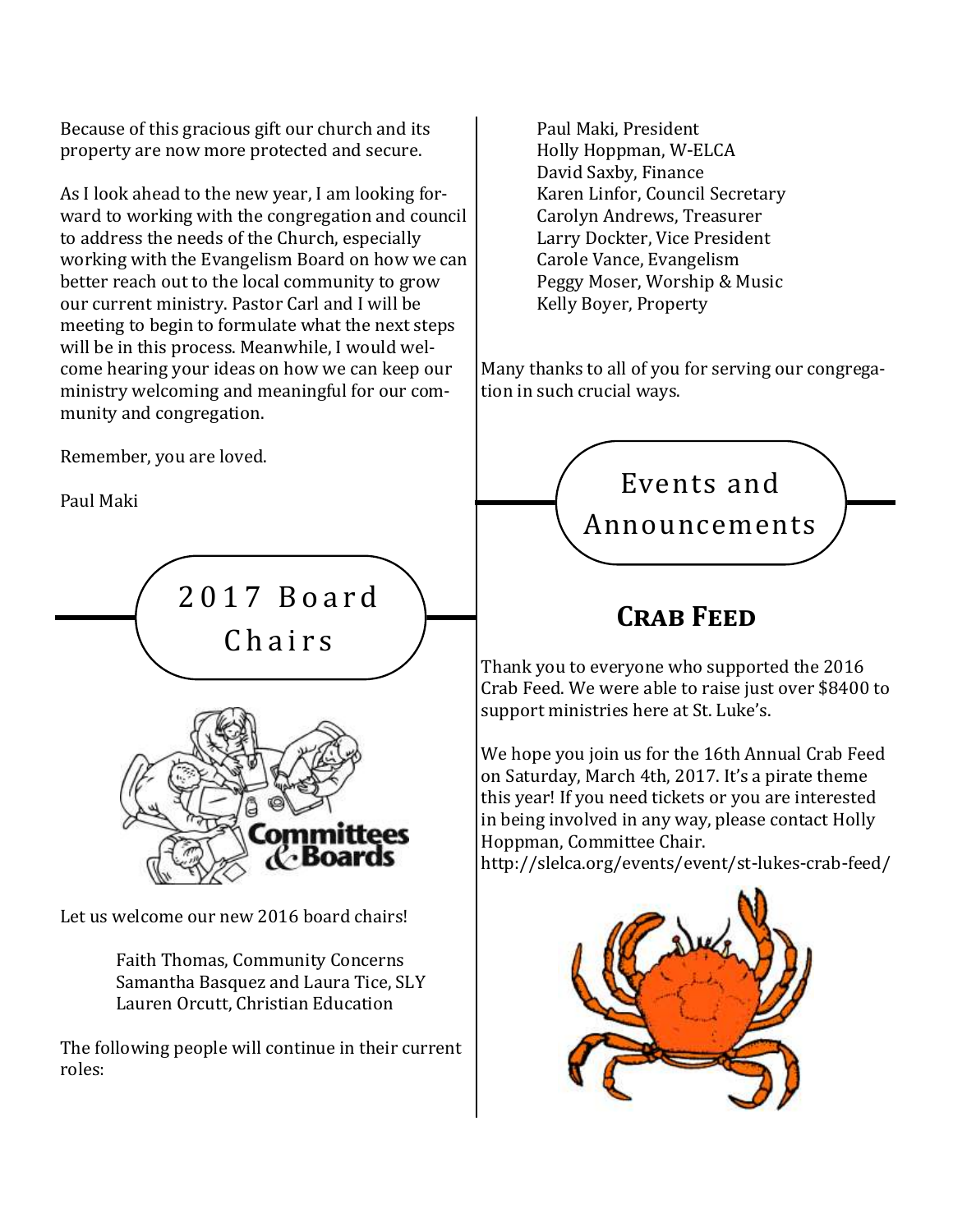

# **W-ELCA Valentine's Day Celebration**

If you are interested in getting involved in 2016, at our next gathering we will be celebrating Valentine's Day on Saturday, February 11th, with lunch, games, and prizes! Bring a quiche or salad to share. This meeting, our mission support collection will go to support a service project we'll be doing following the celebration to support Winter Sanctuary. So please bring any of the following items: band aids; cotton balls; Q-tips; tooth brushes; floss picks; body wash; mouth wash; shampoo; lotion; soap; toothpaste; hand wipes; bottles of water; hard wrapped candies; packets of nuts; instant coffee; cheese and crackers; peanut butter and crackers; raisins; or any single-packet snacks. We'll see you in February!



# **Lent Begins March 1**

Lent will begin on Wednesday, March 1, with a soup supper, followed by Ash Wednesday Holy Communion. Throughout the Lenten season, we will have a weekly soup supper, followed by a brief service. Family devotional material and Lenten coin folders will be available in later February.





# **Members Needed for the Christian Education Board**

The Christian Education Board hasn't had a chairperson for several years—until now! As I'm building this new board from the ground up, I will need some new members to help support this important ministry. We don't have too much work to do, since Sunday School, Confirmation, and adult Bible classes are already running smoothly. But we need a few people to help with planning, keeping tabs on things, and sharing ideas. This board also oversees the nursery; at this point, we don't have a nursery program, because we don't have too many little kids, but I would be happy to hear any ideas.

If you join the board, you'll just need to attend our monthly meetings. If any projects come up that require extra work, you can volunteer as you feel able to.

Let me know if you're interested in joining or if you have any questions!

Lauren Orcutt Christian Education Board Chair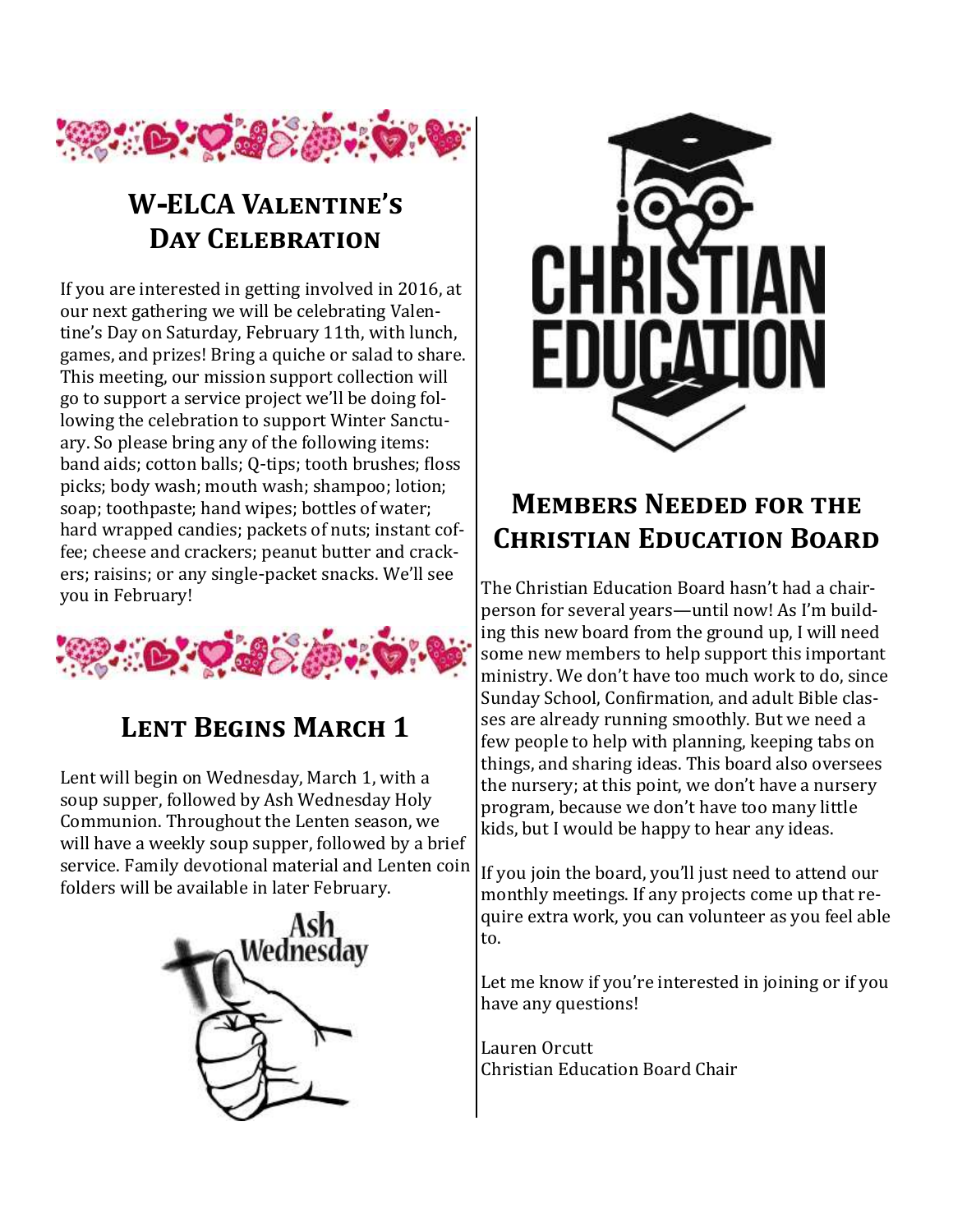

We extend our deepest sympathy to Karen Linfor and her family at the death of her daughter, Tracy Light. Tracy was taken by her Lord Jesus to the heavenly kingdom after a valiant battle with cancer. She truly reflected the light of the Lord here, and now shines brightly in heaven for eternity.

We extend our sympathies to Dave Barr and his family as they mourn the death of his father, Dave Barr Sr.



I wish to thank all of my friends at St. Luke's for their prayers, phone calls, and cards at the loss of my son, Bradley. And especially Pastor Carl, for his prayers and support during such a difficult time.

Thank you all, Adeline Weston and family

My sincere thanks and gratitude to all who have expressed their kindness in so many ways; cards, phone calls, and flowers, as I work my through the grieving process at the loss of my beautiful daughter, Tracy Light.

Tracy loved her St. Luke's church family, and enjoyed participating in various activities during the time she, Ken, and Katie lived in Sacramento. May God continue to bless my wonderful church family. In His love, Karen Linfor

Thanks again for all my brothers' and sisters' love. Tracy's going home celebration was at Good Shepherd Lutheran on Whitestone in Cedar Park, Texas, January 14th, at 11:00 a.m. Please, send any flowers and such to our home address at 451 Twisted Oaks Lane, Buda, Texas, 78610. "If that same Spirit that raised Christ from the dead dwells in us, He shall quicken our mortal bodies."

St. Luke's,

I want to take this opportunity to sincerely thank you for your work and involvement in the 12th Annual Share-A-Sole Program.

As a result of your significant efforts, 2,750 elementary students in 14 Elk Grove Unified School District schools received much-needed shoes. Certainly without your dedication and support to our students, this would not have been possible.

Again, thank you for your time, considerable efforts and commitment to our students and to our communities.

Sincerely,

Donna Cherry Associate Superintendent PreK-6 Education Elk Grove Unified School District

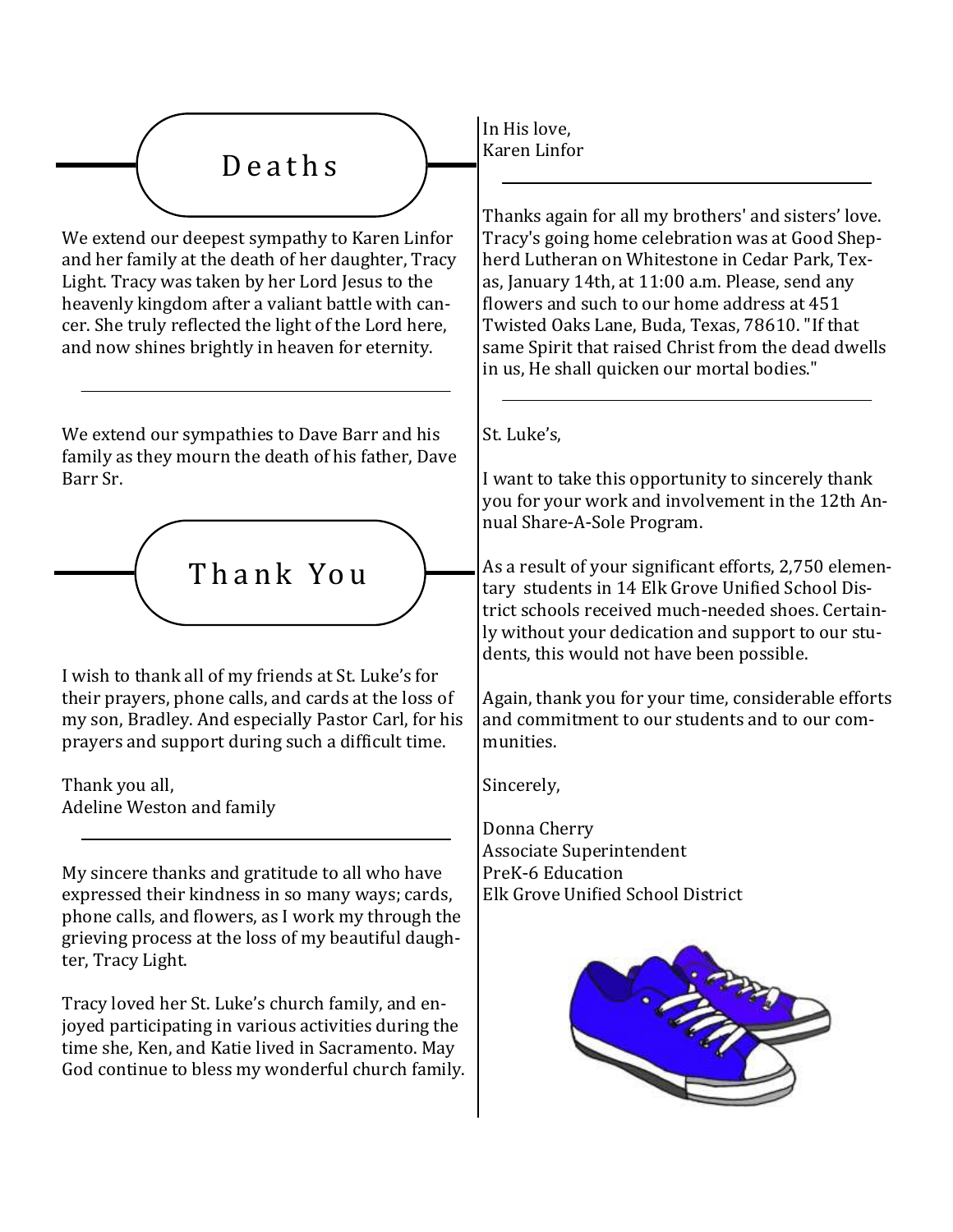

# **Property Board**

The St. Luke's Bylaws states that the Property Board (P.B.) is responsible for the "general custodial management of this congregation's property and facilities." The funds to fulfill these responsibilities are received from the General Budget and the P.B. Special Funds. The Special Funds moneys are obtained solely from the annual Crab Feed and Fireworks Booth fund raiser events. Your support for these events is greatly appreciated. Thank you.

In addition to the routine maintenance activities, the P.B. completed the following noteworthy efforts.

### **General:**

- a. Early in 2016, the P.B. proposed a Continuing Resolution to the Council, regarding the expenditures of the net incomes from the Crab Feed, Fireworks Booth, and Luau. Ultimately, the Resolution was approved by the Council with relatively minor, but significant, revisions. The approved Continuing Resolution clarifies and establishes policies for the expenditures of the fundraisers' proceeds.
- b. Conducted an All Members Work Day on two Saturday mornings, during which minor maintenance tasks were accomplished. This year, the participation was disappointing.
- c. Deposited money into the Parking Lot Reserve account for resealing the parking lot on a scheduled basis; \$2,000. Current plans are to reseal and restripe the parking lot during the summer of 2017.
- d. In April, after several disappointing incidents, employed a new landscape contractor – Kevin Robertson. The P.B. thanks Al Moser for his as-

sistance in locating Kevin.

- e. Negotiated and executed a revised Contract for Landscape Services with Kevin. The revised contract became effective January 1, 2017.
- f. Voted "yes" on an election, by the Sacramento Area Flood Control Agency, to establish new flood control assessment rates. The annual rate will increase \$288.64 for St. Luke's and are necessary to provide improved flood protection.

### **Maintenance:**

- a. Painted the Office restroom. Funds are approved to renovate this restroom, as time permits – a DIY project.
- b. Replaced an exterior lighting fixture; \$123.
- c. Replaced a leaky urinal valve; \$135.
- d. Hired a firm to spray for pests on four occasions; \$185, \$175, \$250 (bees), and \$175.
- e. Replaced the smoke/carbon-monoxide alarm in the Office; \$109.
- f. Hired a firm with a trailer-mounted pressure washer to clean the brick courtyard and walkway adjacent to the sanctuary; \$350.
- g. Directed the janitorial contractor to strip and wax selected vinyl tile floors; \$927.
- h. Hired Superior Energy to repair the Schultz Hall air conditioner; about \$125.
- i. As required annually, ensured that the Fire Department inspected the facilities (\$135) and that the fire extinguishers were serviced (\$130).
- j. Hired Superior Energy to repair the Office air conditioner; about \$125. The disconnect switch was stolen.
- k. Employed APS Environmental to clean the parking lot storm drain line, using highpressure water jetting; \$1,060.

### **Improvements:**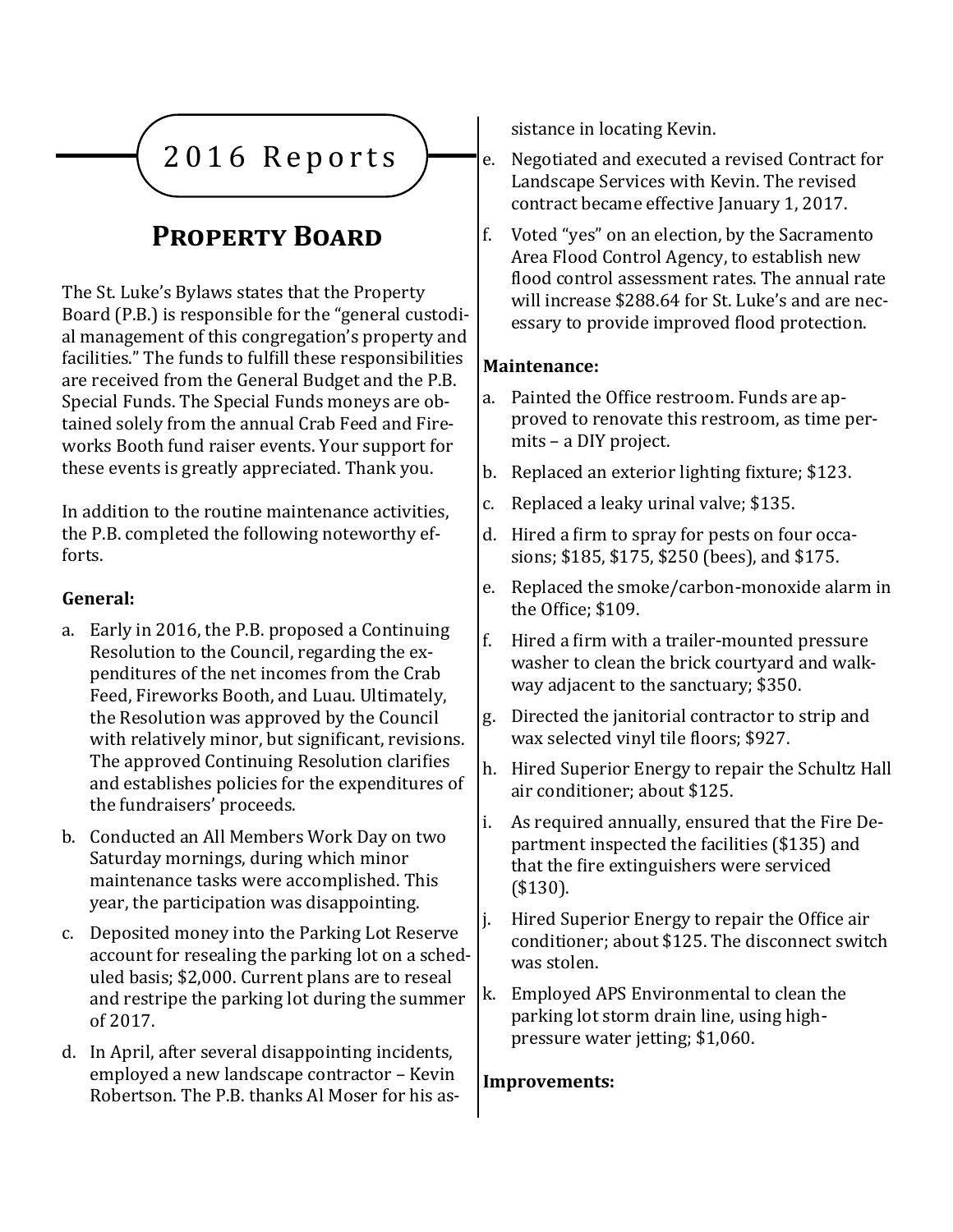- a. Assisted the Evangelism Board in completing the Narthex remodeling project. The primary responsibilities of the P.B. were to provide planning assistance, manage the electrical contract (\$1,215), manage the construction contract (\$3,460), construct the table (\$773) and flower chart (\$176), procure the cabinet (\$459), and install the name tag board (\$221). All required funds were provided by memorial gifts.
- b. Thanks to the generosity of the Connells, employed Linmoore Fencing to construct a wrought iron fence and gate across the north driveway and vacant property. The fence was financed entirely by the Connell Construction Company – thank you Jennifer and Phillip.
- c. Hired S & G Carpet to replace the carpet in the Office and Schultz Hall Addition; \$4,411. The work was coordinated with the Narthex remodeling project.
- d. Hired a carpenter to replace two wood doors, at the south end of the Sanctuary building, with steel doors; \$1,912.
- e. Located a firm that could cast bronze strips for the original memorial plaque and, subsequently, procured two strips. Funds were provided by memorial gifts.
- f. Hired Cal Vintage Roofing to replace the roof on the Multiple-Purpose Room shed. Cal Vintage also replaced the gutters on the Schultz Hall Addition. Total cost was \$1,272.
- g. Installed a magnetic board in the Schultz Hall Addition conference room. There was no cost for the board, but installation was \$109. The board was originally purchased for the Narthex, but received minor damage in shipment.
- h. Constructed two large carts for the use in Schultz Hall for the new table covers and other bulky items. Funds for the carts were provided by memorial gifts.
- i. Hired a firm to install gutter guards for the Overflow Room (east side) and the Office (south and north sides); \$1,215.

j. Hired Superior Energy to replace all electrical receptacles in the Education Wing with tamperresistant, grounded receptacles; \$550.

### **Closing**:

The past year was a busy year for the P.B., but much was accomplished. The Board and St. Luke's were exceedingly blessed. The P.B. greatly appreciated the support received throughout the year. Thank you.

The P.B. members in 2016 were Kelly Boyer, Jerry Carney, Jack Fenske, Ed Ireton, Bruce Kiser, and Clarence Korhonen. On St. Luke's behalf, I thank the Board members for their dedication and hours of devoted work.

St. Luke's Property Board, Chairperson Kelly Boyer



# **St. Luke's Youth**

What a blessing it has been to be the leader of this fabulous group of young people this past year. We did a lot of great things again this year and I know they will continue to flourish under the guidance of Laura Tice and Samantha Basquez as their new leaders. I did want to give a special note of thanks to Ken Lentsch; he has been the SLY Treasurer for many years, serving the youth unnoticed, balancing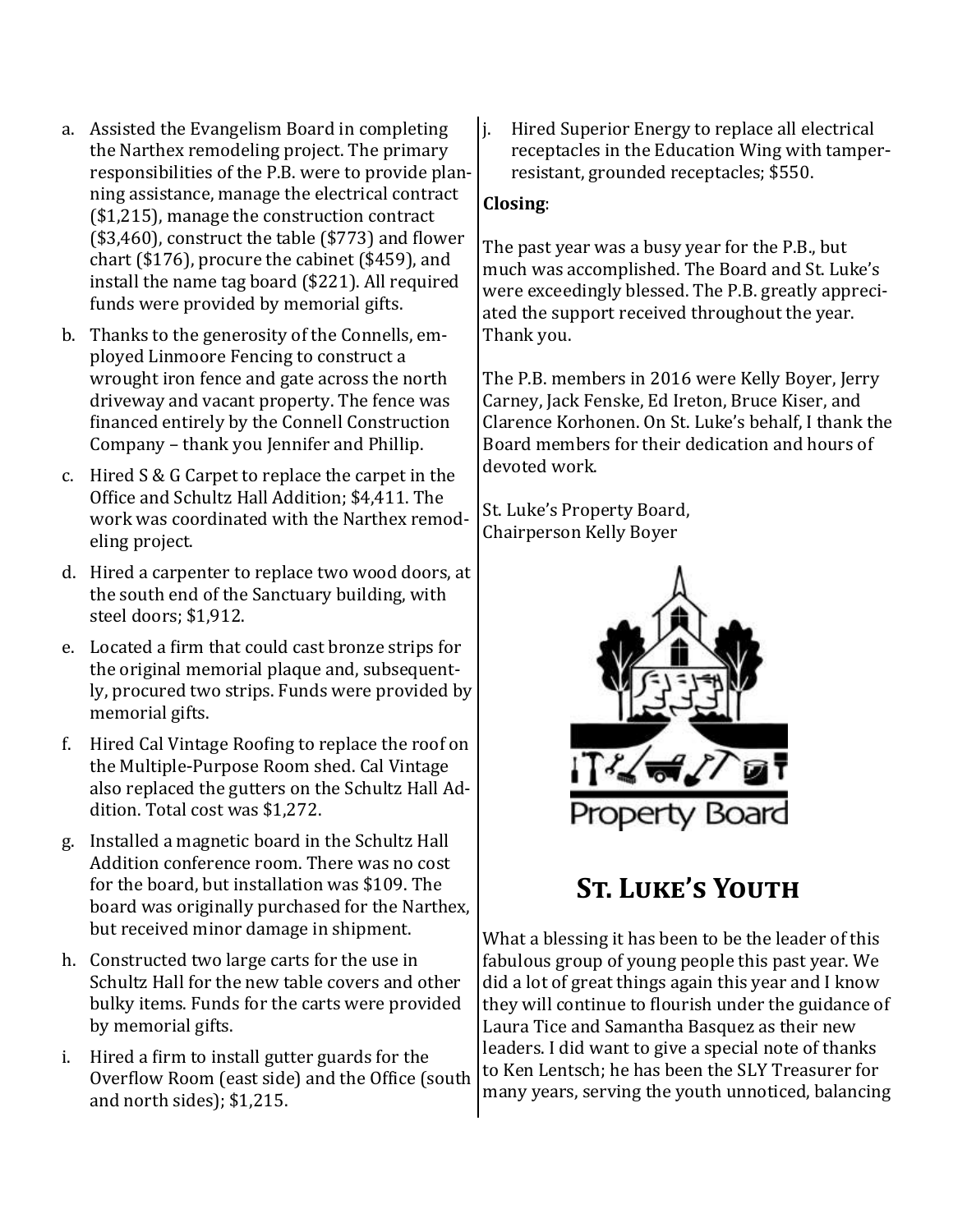our books and making sure we are taken care of. He and Debi also come to SLY events and help out whenever they can; they are such blessings and deserve a big thank you!

We started 2016 off with a big planning meeting in January and then in February we got right to it, making Valentine's Day cards for shut-ins. We then helped out again with the Winter Sanctuary by making 100 sack lunches for the homeless. In March, we helped out with the Crab Feed Bake Sale, once again manning the booth and also selling sodas. We had a great time also playing Laser Tag in March at LaserX on the 13th after Confirmation class. At the end of the month was Easter, and we once again helped fill and hide the Easter eggs for the annual Easter egg hunt at church.

The last weekend of April, a few of our Confirmation SLY members went to Mt. Cross with Sam Basquez for a great weekend of sharing and to mark the end of their Confirmation experience. A great time was had by all that attended. And then it finally happened! Confirmation!!! In May, Amber Mansfield, Angie Martinez, Elizabeth Wilson, Hannah Encinas, Isabella Basquez, and Morgan Furry confirmed their faith in Jesus Christ. They shared their wonderful faith journeys with everyone at church.

We had a pretty quiet summer for SLY. Although we tried to plan some things, vacations and life just got in our way. We got back together to help with the church-wide service project of filling the backpacks on August 7th, and some of the members were also able to join in the fun of the summer BBQ.

In November, SLY once again made pumpkin bread. We made 145 loaves this year. Thank you again for your generous donations! We ended our year with a sleepover (if you can call it that) and game night on December 16th. It was a lot of fun and a great way for Sam & Laura to get to interact with the group. We even got Kelly Boyer to stay the night

with us as well.

Thank you for continually supporting the SLY fundraisers (pumpkin bread and calendars) and for praying for the spiritual strength and guidance of the youth. We look forward to an awesome SLY year in 2017.

In Christ, Kirsten Ireton



### **Board of Worship and Music**

The 2016 Worship and Music Board was chaired by Peggy Moser. Mary Harris, Karen Linfor, Ben Briel, Janette Payne, and Triss Hoppman served as members, with Pastor Carl and Brooke Barr as ex-officio members.

Rosary Jensen, our long-time devoted choir librarian, retired in January of 2016. Rosary was presented with a gift and our heartfelt thanks for her many years of service. Barbara Manlapig agreed to be the new librarian. It was agreed that the anthems needed to be reorganized first, as they were stored in multiple file cabinets and boxes due to limited file space. With the help of Paul Maki, an additional lateral file was obtained for a very reasonable price. This allows for all the anthems to be filed in alphabetical order. Triss Hoppman, Karen Linfor and Janette Payne worked on this project throughout the year, and it is almost complete.

The rotating schedules for Communion Servers, Welcome Leaders, and Altar Care were implemented in 2016 and, for the most part, went well. There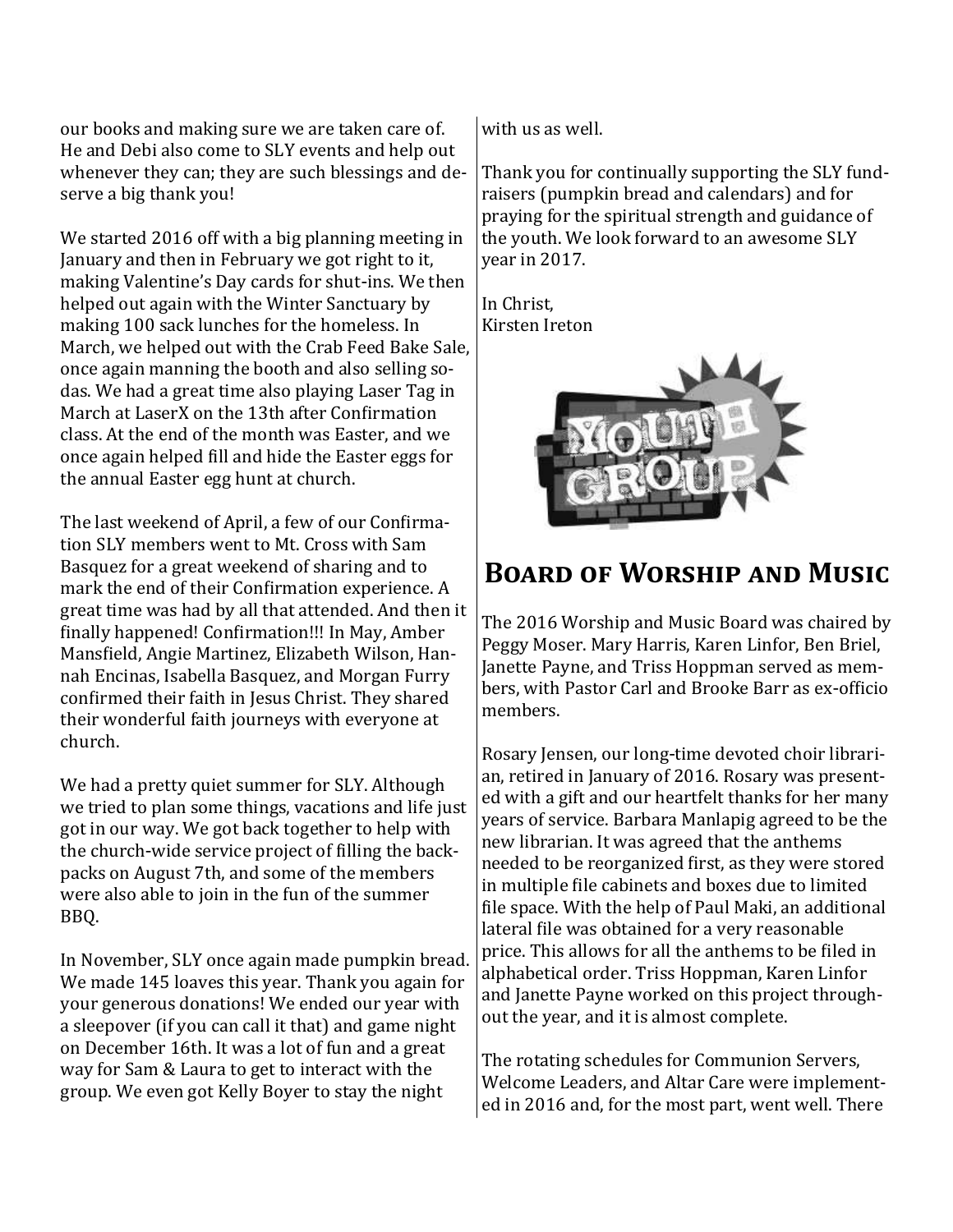is an ongoing need for more Altar Care volunteers. Several new people were recruited in in 2016, including Ben Briel, Steven Lee, Dave Saxby, Lydia Toloy, and Kelly Boyer. Brenda Sulzmann filled in for Linda Olsen. There were some resignations of former Altar Care members in 2016 due to other commitments, health issues, or moves. Recruiting will continue in 2017. Our goal is to have 24 volunteers to minimize the number of times per year each person serves.

In February, the organ was repaired. All the work was covered under warranty. In recognition of Black History Month, Pastor delivered a special sermon discussing the accomplishments of two ELCA church leaders. The Board discussed the condition of the carpet in the chancel and choir room as well as the instability of portions of the communion rail. These matters were referred to the Property Board for future resolution.

Also in February, Janette Payne and Jack Fenske began designing a new flower chart for the narthex. The chart was completed in March and installed as part of the narthex project. It is dedicated to Katie Ramsey, our devoted flower lady for many years.

Lenten services began February 10 with Ash Wednesday Holy Communion. Weekly services were held after the Lenten soup suppers. Dramas were presented featuring Pastor Carl and others. The services and suppers were well attended. Lenten devotionals and coin folders were made available. The proceeds from the coin folders went to the Pastoral Assistance fund. Over \$600 was collected for that fund to be used for assistance to community members in need.

Holy week featured the usual activities with a cleaning day the Saturday before Palm Sunday, decorating with palms and Easter lilies and the beautiful living cross. As always, thank you to Bruce Kiser for providing the palms. Thank you also to Holly Hoppman and Rachel Kiser for decorating the cross and to everyone who purchased Easter lilies for

our Easter celebration.

Special music was presented on Mother's Day in May. The choir anthem was "ladies only" and Brooke led the men in singing "God Will Be Good to You" for the ladies at the end of the service. Altar Care training was presented May 14. There were 12 people in attendance. The final choir presentation of the season was May 29. The Veterans banners were displayed for Memorial Day.

The Adult Choir and Bell Choir were off for the summer, as were the acolytes. Special music was provided by Brooke, Jane, and various soloists. Altar Care workers filled in for the acolytes. Pastor Ron and Al Moser led worship May 29 and into mid -June while Pastor Carl was on vacation. The contemporary liturgy was begun June 10 and was used until Advent. Janette Payne resigned from the Board in June due to her move to Oregon. We miss you, Janette.

The Luau was held September 18. There were performances from the Bell Choir and the Adult Choirs. Jacob Wilson played his keyboard and Myron Jensen lead a sing-a-long on his ukulele. The menu was the same as in prior years, with Kalua pork and Hawaiian barbecued chicken. Pat Webb coordinated a very successful dessert auction. The event was attended by over 100 people. It was our most successful luau to date. Food was a bit tight as 20 more people came than were expected. In the future, we will prepare additional food and try to sell any leftovers.

The Choirs resumed in September. The Adult Choir presented weekly anthems and worked on the Christmas cantata. The Bell Choir performed several times in the fall. The Children's Choir also performed occasionally. With Daniel Encinas' enlistment in the army, Amber Mansfield took over the Acolyte training. Thank you to Daniel and Amber for their leadership of the acolytes. The Adult Choir presented "A Mighty Fortress" on Reformation Sunday and "The Battle Hymn of the Republic" on Vet-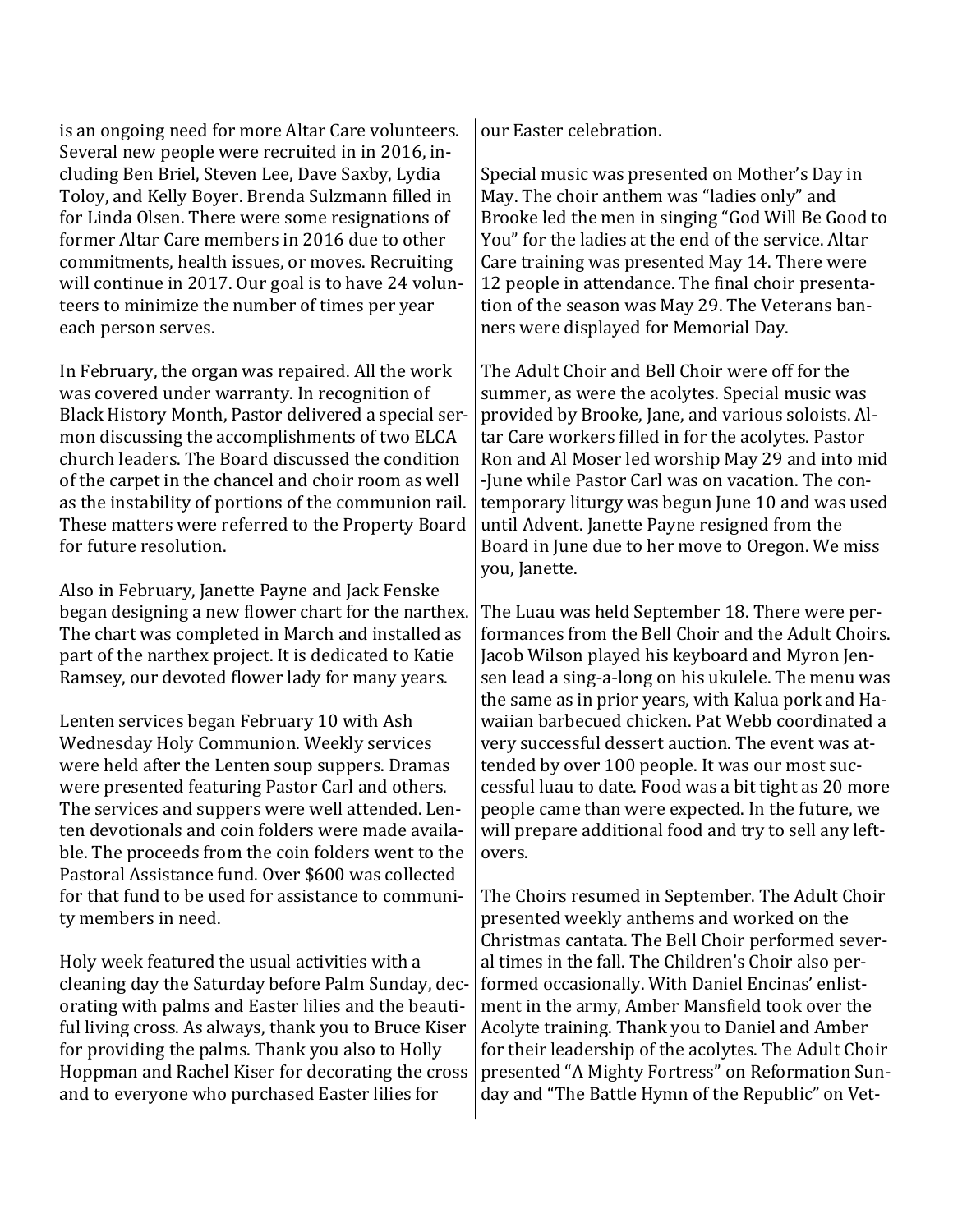erans Day. The Veterans banners were displayed. The women of the ELCA led worship for the annual Thankoffering service the Sunday before Thanksgiving, and the Bell Choir performed a new Thanksgiving piece, "Let All Things Now Living."

Sign-ups for Readers and Prayer Leaders went out in the fall. Barbara Manlapig agreed to continue to be the coordinator, set the schedule for these worship assistants, and reminders each week. Larry Dockter continued as coordinator for the ushers. Jeff Kiser faithfully filled the candles with oil each week.

The opportunity for the congregation to purchase poinsettias for Christmas in memory or honor of someone continued. Dave Saxby once again purchased a beautiful – and very huge – tree. Jack Fenske fixed the angel's wing on the large nativity so we were once again able to display it. Thank you, Jack. The Choir presented its annual Christmas Cantata on December 18, "Celebrate the Joy and Wonder of Christmas." The Children's Choir participated in the Cantata, and the Bell Choir performed a Call to Worship and Offertory.

Karen Linfor agreed to represent the Board on the Meyer Memorial Committee. Our priority is the carpeting in the sanctuary and repair of the communion rail.

Respectfully submitted,

Triss Hoppman for the Board of Worship and Music



### **Evangelism Board**

Our year began with our annual January 6th Epiphany Breakfast and Service. Pastor Carl's message was about who the Wise Men were and where they came from and the part they placed in God's revealing of his son. We enjoyed great food and fellowship.

Ash Wednesday, February 10, began our Lenten soup suppers and services. W-ELCA hosted our first Lenten soup supper and we all shared in the Holy Communion worship service. Five more soup suppers (hosted by our boards, church council, and the congregation) and worship services followed. We enjoyed many delicious soups, breads, and desserts each Wednesday.

This year's Easter Breakfast was on March 27th and was chaired by Dave Davis, Eric Linblade, Dave's son Mason, and Mary Davis. We had a wonderful breakfast of crème brûlée French toast topped with pecans, a vegetable dish, two kinds of potatoes, scrambled eggs, and ham. We served over 150 for breakfast. The donations and offerings came to \$435.00. Thank you to everyone who helped with set-up, cooking, serving, and clean-up to make our Easter celebration so special.

We coordinated the Narthex Remodeling Project, and it was completed in May. It is now a much more welcoming place. The walls were painted and we got new carpet, a new magnetic board for the name tags, a new flower chart, a new opportunity table, and new stained glass windows. Our board wishes to thank the property board, Jack Fenske, Jerry Carney, Micki Fenske, and Janette Payne.

On June 19th, we celebrated all the special men in our congregation with a Pie and Ice Cream Social. In July, we provided our very popular annual Root Beer and Orange Soda Floats.

On August 20th, we had a wonderful Outreach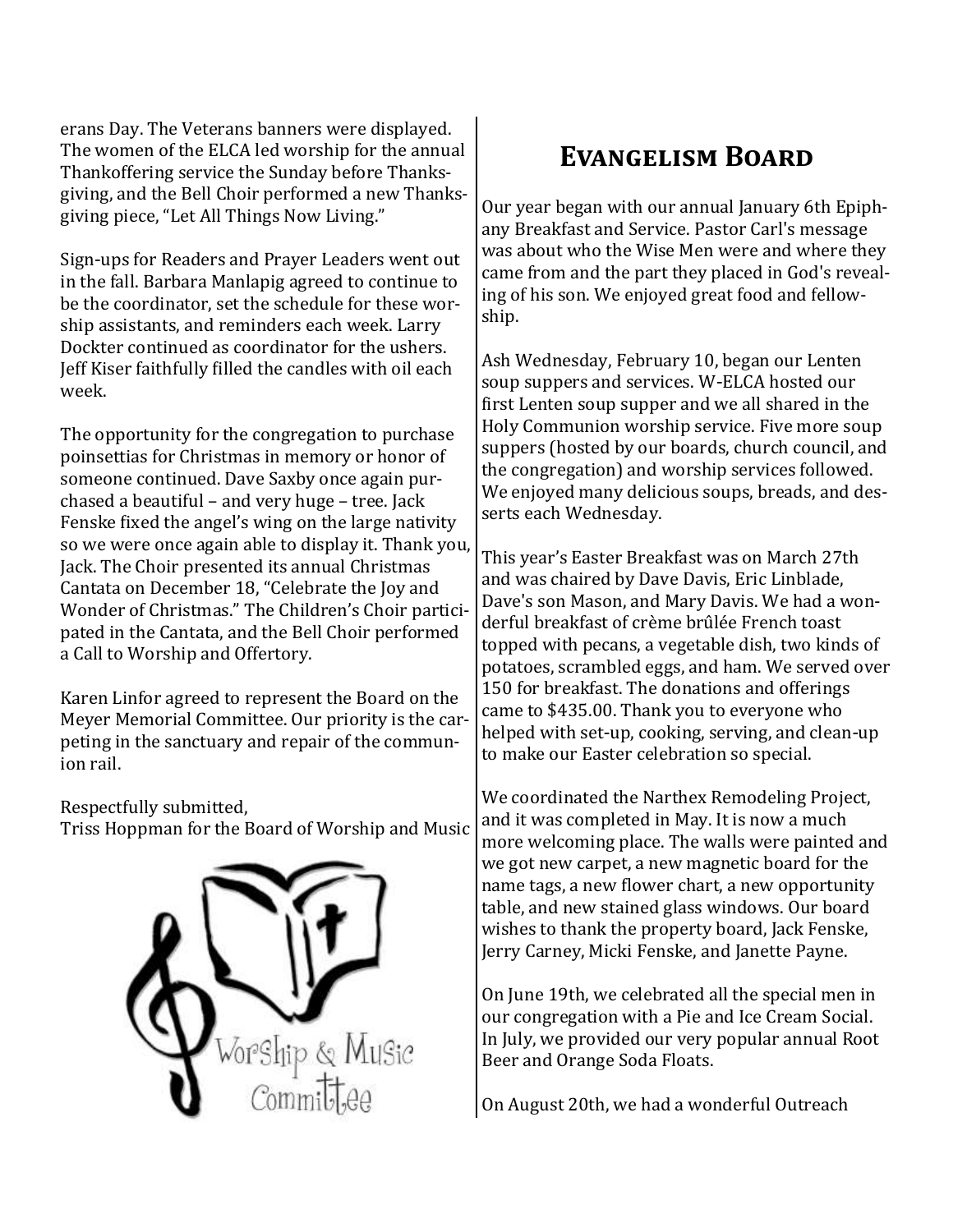Luncheon at Logan's Roadhouse. The food and service was excellent, and we had 24 church members and friends attend.

To celebrate the beginning of our Sunday School and adult Bible Study classes in September, the board hosted the annual Congregational BBQ Picnic. Thanks to Ed and Kirsten Ireton for doing a great job cooking all the hamburgers and hot dogs and to everyone who brought salads to share. Thanks to everyone who helped with set up and clean up, making this event possible for all to enjoy.

On October 30, we celebrated the Reformation, our Lutheran Heritage, and our Personal Family Heritages. We all had some wonderful food. Pastor Carl showed a film about Martin Luther's life narrated by Rick Steves.

The Congregational Meeting and Potluck on December 11 was a great success. We had lots of great food and desserts. We want to thank W-ELCA for setting up the tables and the beautiful table decorations. Schultz Hall never looked more beautiful.

The board also continues with the after-service refreshments, visiting shut-ins, and our visitor's welcome gifts. Thank you to Pat Hamilton, who coordinates our Sunday Greeters. I would also like to thank everyone who has helped serve or has provided refreshments for after service. A special



thank you to Ron Webb for making the coffee each and every Sunday.

As you can see, we had a wonderful, busy year, and it would not have been possible without my blessed board: Pat Webb, Carolyn Andrews, Kelly Boyer, Pauline and Walt Arndt, Linda Olsen, and Joyce Jensen. I would also like to thank Pastor Carl for his love, support, and guidance this past year.

In Christ, Carole Vance Evangelism Board Chair

### **W-ELCA**

The Women of the ELCA (W-ELCA) were blessed in many ways in 2016. Throughout the year, we had four general meetings (in January, April, September, and November). We celebrated Valentine's Day, Mother's Day, and Christmas with our traditional annual gatherings. We distributed over \$4500 for our 2015 benevolence to a variety of local, national, and international organizations.

Our biggest events each year are Mega Bunco and the Fall Festival. We had just over 100 people come together for a fiesta dinner and a fun evening of Mega Bunco in June. In October, we held our annual Fall Festival and Family Fun Day. We hosted many local vendors and community members for a day of yard sales, food, and sharing. At the end of the day, the Salvation Army brought a truck and we were able to donate all of the left over white elephant items.

One of the reasons I take such pride in leading this group is our mission support. We take different collections each month for local organizations that could use a variety of in-kind donations, from diapers, wipes, and baby food for Chicks in Crisis, to towels, pet food, and supplies for the Sacramento SPCA. This year we had the opportunity to participate in a couple of service projects. In February, we assembled tote bags of snacks and toiletries for the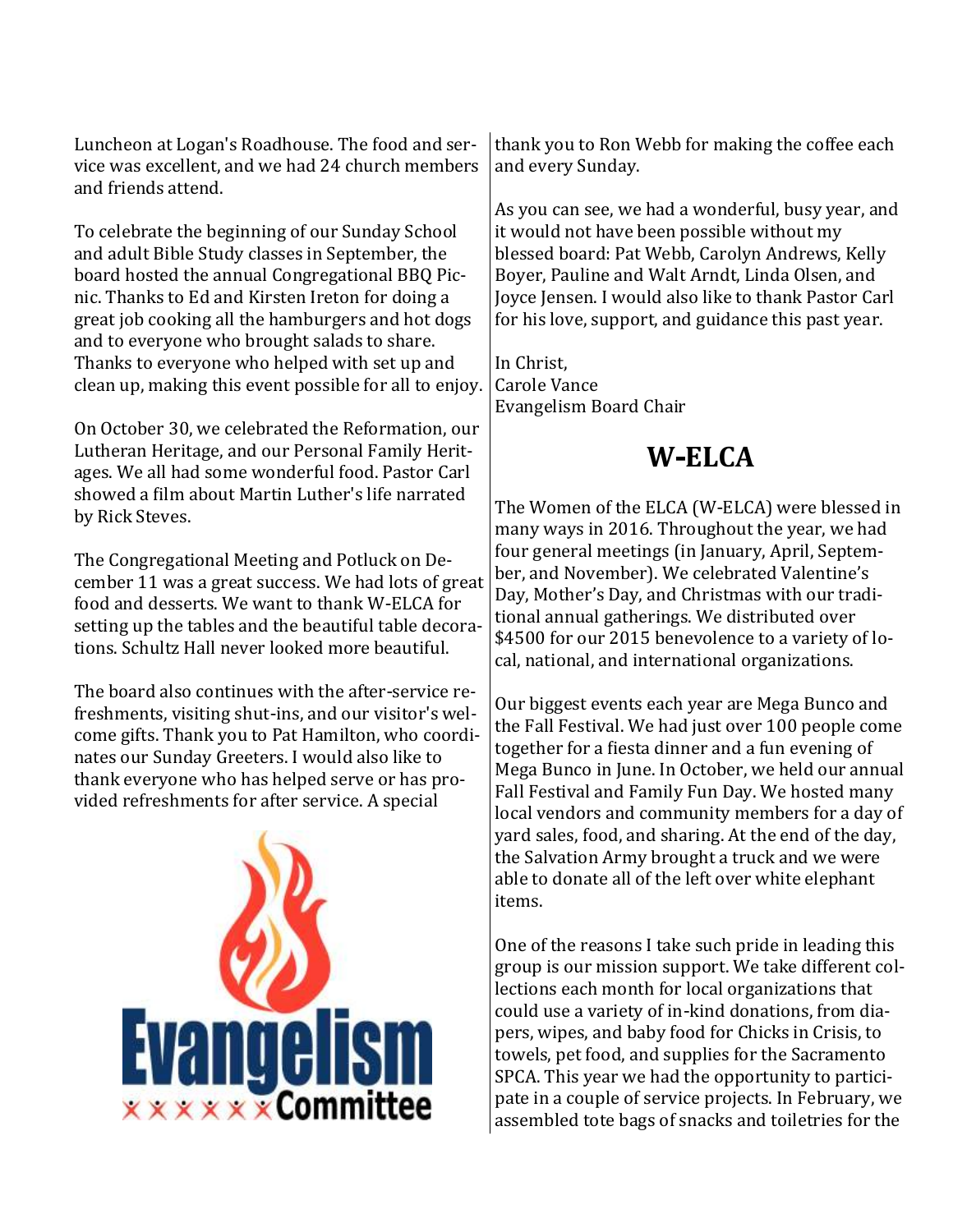group that was staying at the church overnight for the Winter Sanctuary. In August, we participated in the congregational service day, assembling collected school supplies in backpacks for 102 students attending Charles Mack Elementary or Parkway Elementary schools. Finally, for our Christmas collection in 2016, we adopted 4 families from Charles Mack Elementary school, just across the street, on the opposite side of Neilson Park. We collected 102 gifts and gift cards. Many thanks go out to the volunteers we had wrapping gifts after the annual meeting so we could get the gifts delivered to the families before Christmas. The families were very grateful for the support we were able to provide.

I want to thank everyone who made 2016 so successful for the Women of the ELCA. It is because of the generous support of so many this past year that we are able to donate over \$3000 in benevolence funds to organizations both locally and internationally. I am continuously impressed by the generosity of our congregation. The volunteers for our various events, the donors who give either monetarily or in -kind gifts, and those of you who were able to support us by attending any of our events, made a meaningful difference and we thank you!

If you are interested in getting involved in 2016, at our next gathering we will be celebrating Valentine's Day on Saturday, February 11th, with lunch, games, and prizes! Bring a quiche or salad to share. This meeting, our mission support collection will go to support a service project we'll be doing following the celebration to support Winter Sanctuary. So please bring any of the following items: band aids; cotton balls; Q-tips; tooth brushes; floss picks; body wash; mouth wash; shampoo; lotion; soap; toothpaste; hand wipes; bottles of water; hard wrapped candies; packets of nuts; instant coffee; cheese and crackers; peanut butter and crackers; raisins; or any single-packet snacks. We'll see you in February!

Thank you to everyone who supported W-ELCA in 2016, and we look forward to seeing you in 2017!

For more information about our upcoming activities, please see our website: http://slelca.org/living-mission/st-lukes-council/ w-elca/

Respectfully submitted,

Holly Hoppman W-ELCA President



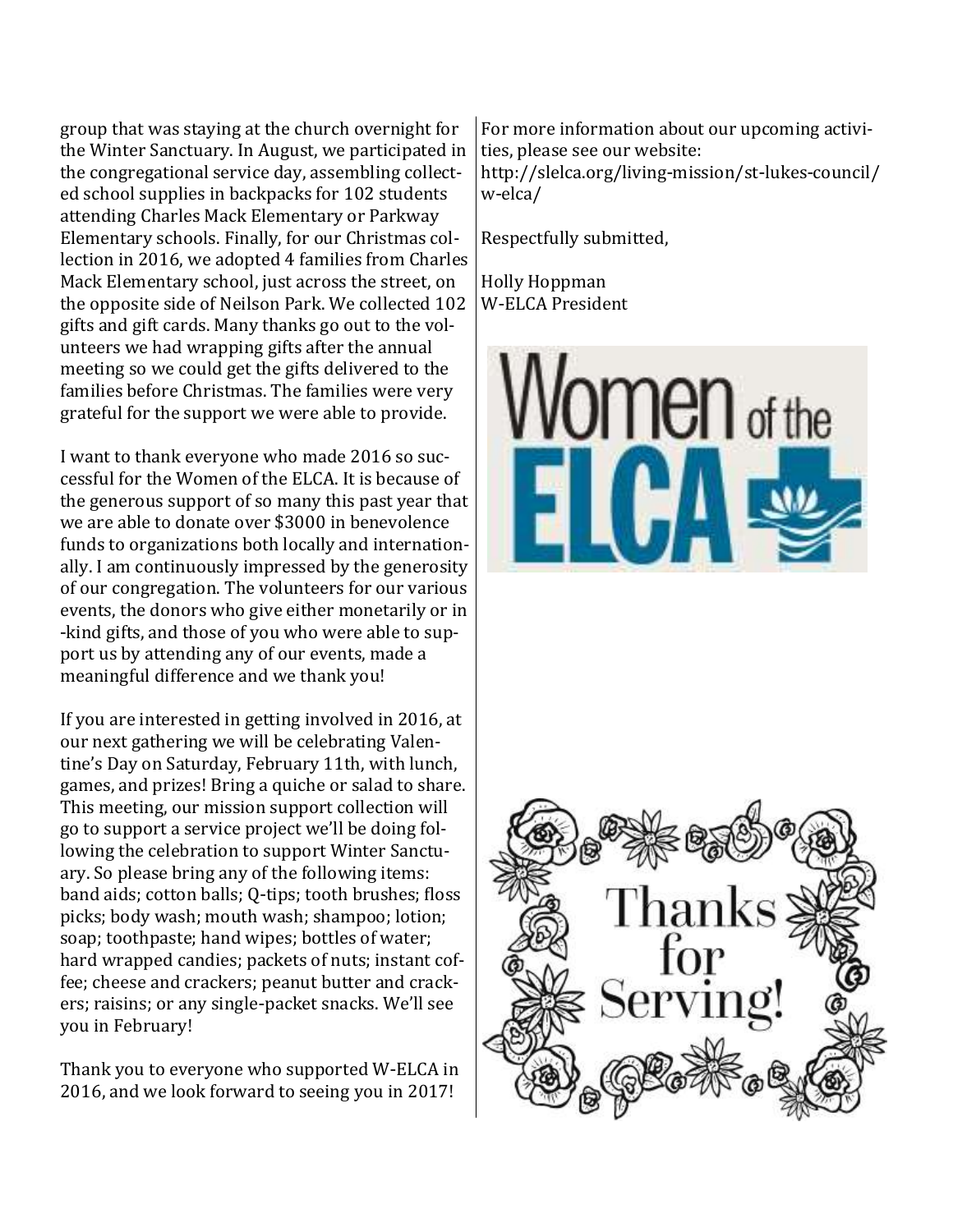



*Given by:*

#### **February 5**

Eric Linblade In memory of his mom

Dave, Brooke, and Justin Barr For Jesse's 4th birthday today!

### **February 12**

Triss Hoppman For Holly's birthday

### **February 19**

Ron and Pat Webb For Ron's birthday

Karen Linfor In memory of Jerry

### **February 26**

Jack and Micki Fenske For their son Jim's birthday Diane McDonald February 1 Daniel Connell February 3 LaRayna Osako-Cain February 3 Jesse Barr February 5 Daniel Encinas February 7 Jesse Iniguez February 7 John Mansfield February 7 Holly Hoppman February 10 Lacey King February 10 Lindsay King February 10 Brooklyn Moser February 10 Debbie Silverberg February 11 Kim Osako February 12 Robin Zoesch February 13 Ed Ireton February 15 MaryAnn Janes February 16 Eric Linblade February 17 Andrew Encinas February 18 Katy Etchison February 19 Ron Webb February 22 Lajuan Andrews February 24 Megan Thomas February 27 Cheryl Franklin February 28

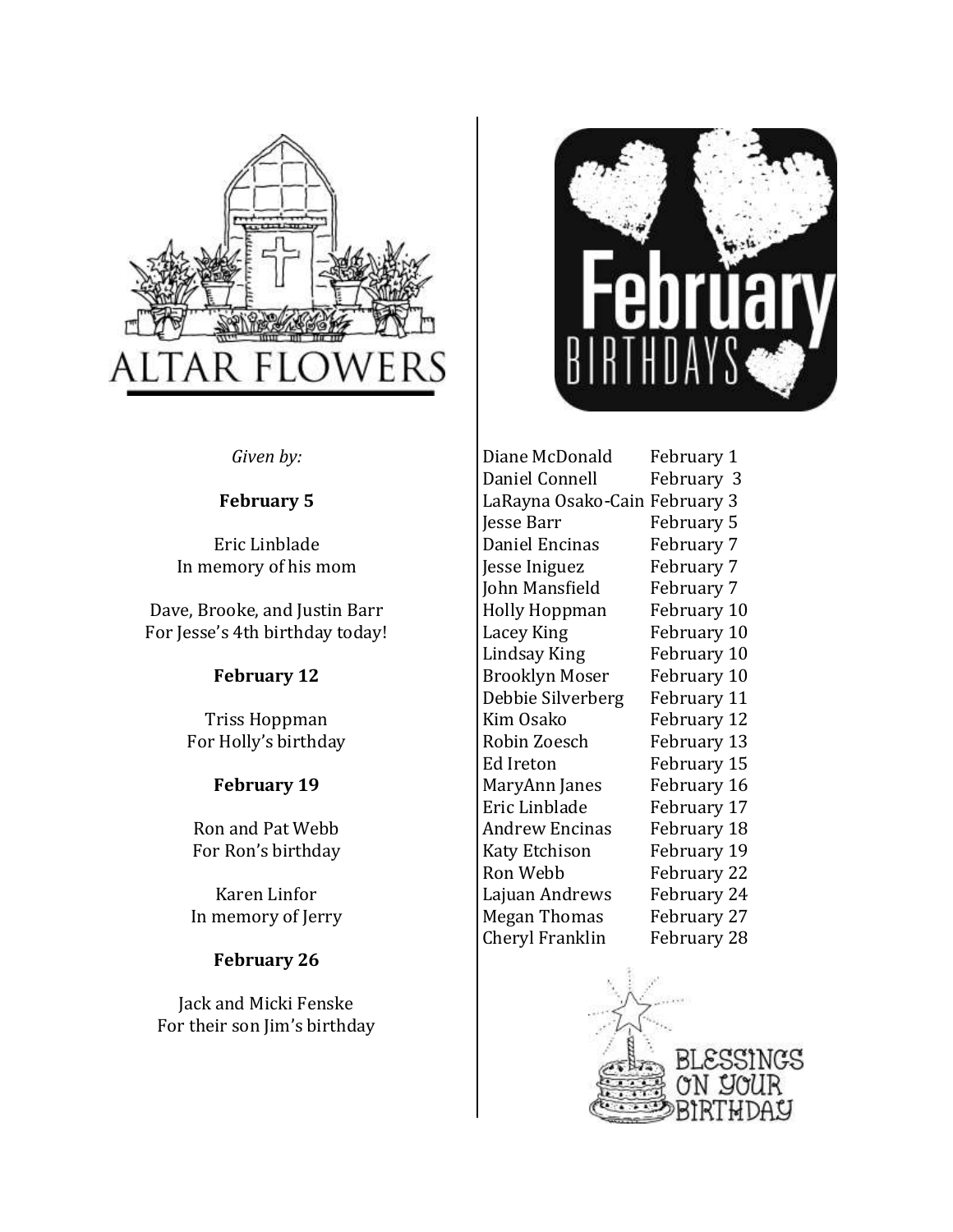### **Financial Secretary Report**

#### **December & Year End Report - 2016**

#### **Comments:**

- a. Annual statements of contributions for 2016 were distributed in January 2017. If you did not receive a statement and believe you should have, please contact me as noted below.
- b. The offerings for the month of December 2016 were considerably less than the December 2015 offerings. However, more importantly, the total for 2016 surpassed 2015. See next paragraph.
- c. The total General Fund contributions for 2016 increased slightly from 2015 (about \$4,000 or 2 percent) – a modest increase in the right direction.
- d. The total General Fund contributions for 2016 were slightly over the total amount budgeted in the annual Budget, which is remarkable income forecasting. Our compliments to the 2016 budget makers.
- e. The number of contributors was essentially flat when 2016 is compared to 2015.
- f. St. Luke's was blessed with numerous special contributions. Most noteworthy was an exceedingly large gift from Lee Meyer, an early member of St. Luke's. Also notable was the wrought iron fence that the Connells generously funded for St. Luke's. In addition, the Narthex remodeling project was funded entirely by various memorials, including the three beautiful stained glass windows. Don Miller's memorial was a major contributor to the Narthex project.
- g. I encourage all members to use numbered envelopes, if feasible. The use of numbered envelopes speeds up the Sunday counting process, makes record-keeping easier, and most importantly minimizes errors.
- h. When you need numbered envelopes, either contact me or drop a note in the offering.

If you have any questions or suggestions regarding the Financial Secretary's duties or reports, please do not hesitate to contact me.

Jack Fenske St. Luke's Financial Secretary 916-714-3626 [LRFenske@comcast.net](mailto:LRFenske@comcast.net)

| <b>General Fund (only) Contributions - 2016</b> |                 |              |  |  |
|-------------------------------------------------|-----------------|--------------|--|--|
| Data                                            | <b>December</b> | <b>Total</b> |  |  |
| <b>Total Contributions</b>                      | \$22,303        | \$222,858    |  |  |
| Compared to Budget                              | $-$ \$3,650     | \$1,045      |  |  |
|                                                 | $-14.1\%$       | $0.5\%$      |  |  |
| Compared to 2015                                | $-$ \$4,610     | \$3,882      |  |  |
|                                                 | $-17.1%$        | 1.8%         |  |  |
| <b>No. of Contributors</b>                      |                 |              |  |  |
| 2016                                            | 101             | 89 avg.      |  |  |
| 2015                                            | 99              | 90 avg.      |  |  |

| <b>Other Contributions - 2016</b> |                 |              |  |
|-----------------------------------|-----------------|--------------|--|
|                                   | <b>December</b> | <b>Total</b> |  |
| Sunday School                     | \$30            | \$326        |  |
| Flowers                           | \$100           | \$1,480      |  |
| Special Gift                      | \$50            | \$892        |  |
| Poinsettias                       | \$450           | \$630        |  |
| Memorials                         | \$50            | \$5,993      |  |
| Lee Meyer Gifts                   | \$10,909        | \$142,499    |  |
| <b>Wrought Iron Fence</b>         |                 | \$6,135      |  |
| <b>Easter Lilies</b>              |                 | \$490        |  |
| Lenten Offerings                  |                 | 607          |  |
| Thankofferings                    |                 | \$1,591      |  |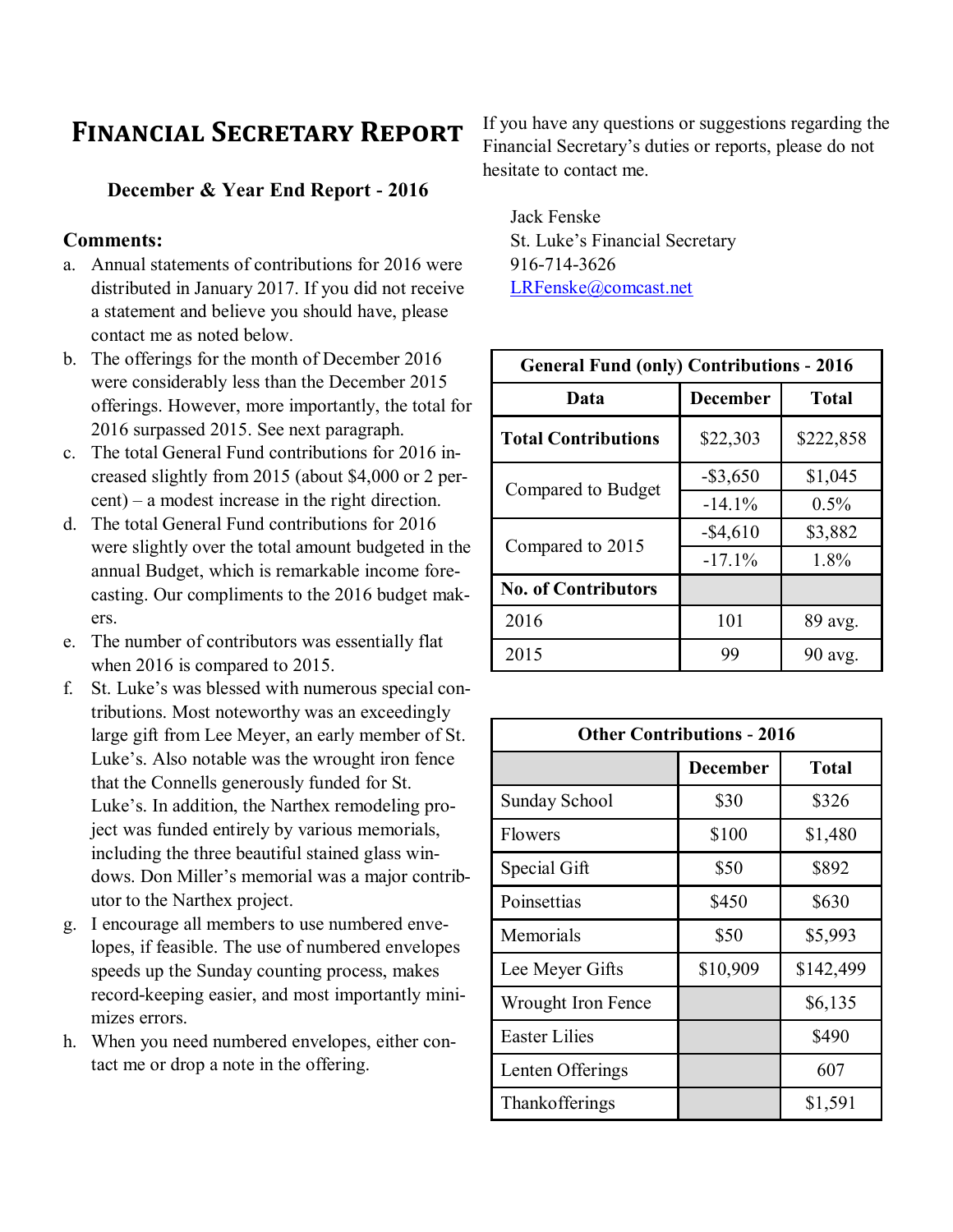# **Worship Assistants**

|              | <b>Altar Care</b>               |         | <b>Readers</b> (8:15 a.m.; 10:30 a.m.) |
|--------------|---------------------------------|---------|----------------------------------------|
| (8:15 a.m.)  | Cheryl Franklin                 | Feb. 5  | Lydia Toloy; Holly Hoppman             |
| (10:30 a.m.) |                                 | Feb. 12 | Ron Webb; John Orcutt                  |
| Feb. 5       | Lisa Olsen, Brenda Salzmann     | Feb. 19 | Christiana Wilson; Marlene Kiser       |
| Feb. 12      | <b>Carol Carney</b>             | Feb. 26 | Eric Linblade; Kelly Boyer             |
| Feb. 19      | Connie Reule, Nancy Minning     |         |                                        |
| Feb. 26      | Dave Saxby                      |         | <b>Refreshments</b>                    |
|              |                                 | Feb. 5  | Carol Carney, Ofelia Ojeda             |
|              | <b>Communion Servers</b>        | Feb. 12 | Paul and Sande Heaton                  |
| Feb. 5       | Betty Englund, Ken Lentsch,     | Feb. 19 | <b>Mack and Carole Vance</b>           |
|              | Linda Duffek                    | Feb. 26 | Linda Olsen, Joyce Jensen              |
| Feb. 19      | Peggy Moser, Connie Reule,      |         |                                        |
|              | Bob Behr                        |         | <b>Visitors' Gifts</b>                 |
|              |                                 | Feb. 5  | Pat Webb                               |
|              | <b>Counters</b>                 | Feb. 12 | Carole Vance                           |
| Feb. 5       | Nancy Minning, Connie Reule     | Feb. 19 | Joyce Jensen                           |
| Feb. 12      | Don Schell, Bob Behr            | Feb. 26 | <b>Carole Vance</b>                    |
| Feb. 19      | Betty Englund, Barbara Manlapig |         |                                        |
| Feb. 26      | Holly Hoppman, Marlene Kiser    |         | <b>Acolytes</b>                        |
|              |                                 | Feb. 5  | Darnell Osako, LaRayna Osako-Cain      |
|              | Greeters                        | Feb. 12 | Aiyana Tice, Lily Neidich              |
| Feb. 5       | Needed                          | Feb. 19 | Amber Mansfield, Angie Martinez        |
| Feb. 12      | Gail Weber                      | Feb. 26 | Lucy Orcutt, Kimiya Ricciardi          |
| Feb. 19      | <b>Ireton Family</b>            |         |                                        |
| Feb. 26      | Jan Tanaka                      |         | <b>Welcome Leaders</b>                 |
|              |                                 | Feb. 5  | Al Moser                               |
|              | <b>Head Ushers</b>              | Feb. 12 | <b>Carol Edwards</b>                   |
| 8:15 a.m.    | Ron Franklin                    | Feb. 19 | Paul Edwards                           |
| 10:30 a.m.   | Craig Eckels                    | Feb. 26 | <b>Kelly Boyer</b>                     |
|              | <b>Prayer Leaders</b>           |         | <b>Sunday School Teachers</b>          |
| Feb. 5       | <b>Faith Thomas</b>             | Feb. 5  | Lauren Orcutt, Christina Hisamoto      |
| Feb. 12      | <b>Bob Behr</b>                 | Feb. 12 | Laura Tice, Samantha Basquez           |
| Feb. 19      | Pat Webb                        | Feb. 19 | Alison Thomas, Lajuan Andrews          |
| Feb. 26      | <b>Alison Thomas</b>            | Feb. 26 | Samantha Basquez, Laura Tice           |
|              | <b>Psalm Leaders</b>            |         |                                        |
| Feb. 5       | Angie Martinez                  |         |                                        |
| Feb. 12      | Lucy Orcutt                     |         |                                        |
|              |                                 |         |                                        |

- Feb. 19 Aiyana Tice
- Feb. 26 Sierra Etchison